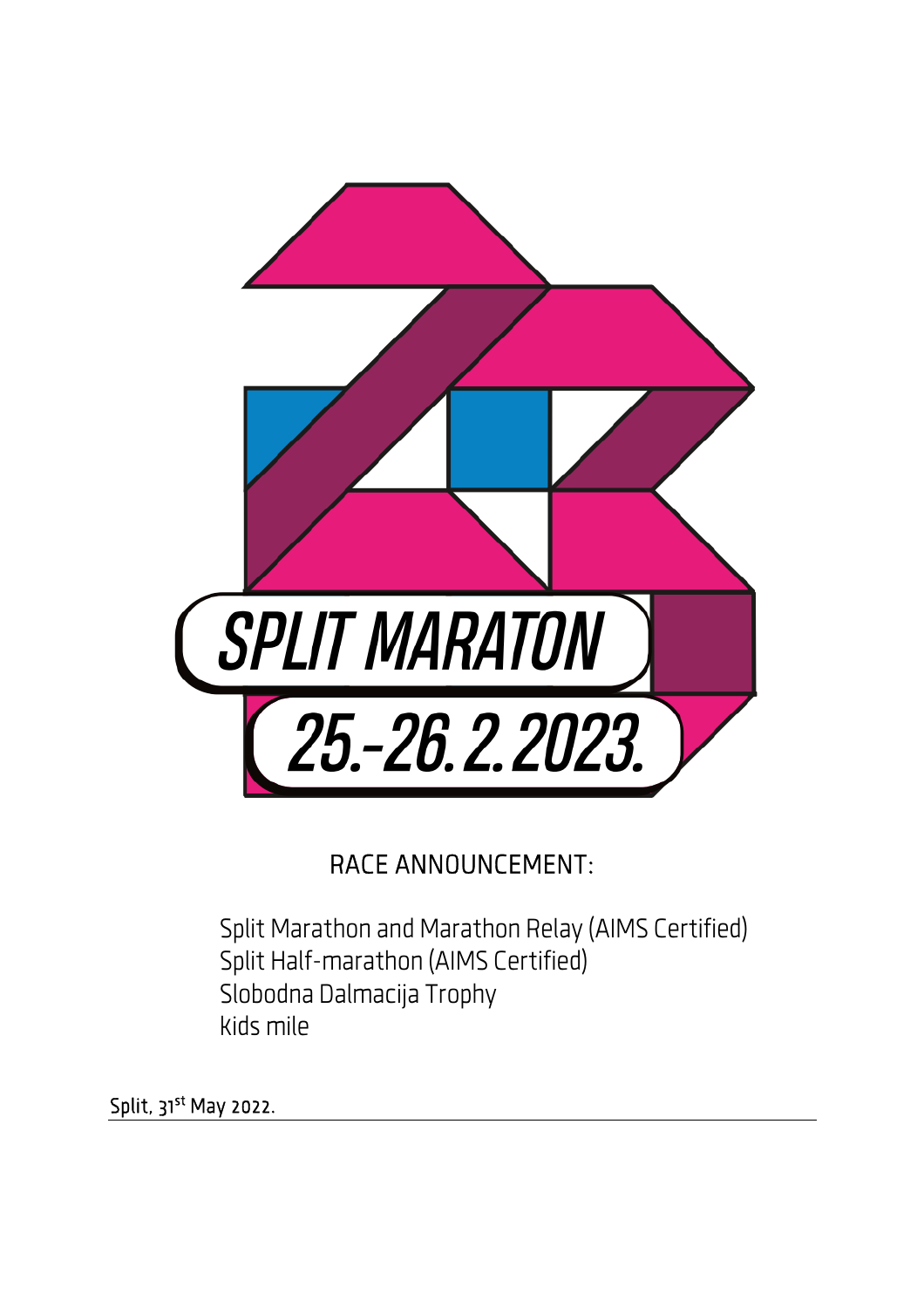

Sportska udruga Split Maraton, Vrboran 33, 21000 Split

Contact: info@splitmarathon.com ; maraton.hr@gmail.com Website: www.splitmarathon.com Facebook: https://www.facebook.com/splitmarathon Instagram: https://www.instagram.com/splitmarathon/

### 2. EVENT INFO AND COURSE LENGHT

The start and finish of all races is in the central part of Split's Riva - the famous Split waterfront (Obala hrvatskog narodnog preporoda).

### SATURDAY, 25th February 2023

14:00 Kids mile start time – half mile, 1 mile

16:00 Slobodna Dalmacija Trophy start time – 5,000 m

### SUNDAY, 26th February 2023

- 09:00 Start time of the Split Marathon 42,195 m Start of the Split Half-marathon – 21,0975 m
- 09:05 Start time of Split Marathon Relay

### 3. CATHEGORIES:

Categories vary by race. All age categories are determined according to the age or the age in the year of the competition (applies to the minimum age for participation).

### a) MARATHON

The minimum age to participate is 20 years (persons born in 2003 and before).

Men and women:

| M/W Y seniors - 20 - 22 years | (born in 2001 to 2003)    |
|-------------------------------|---------------------------|
| M/W Seniors - 23 - 34 years   | (born in 1989 to 2000)    |
| M/W 35 - 35 -39 years         | (born in 1984 to 1988)    |
| M/W 40 - 40 - 44 years        | (born in 1979 to 1985)    |
| M/W 45 - 45 - 49 year of age  | (born in 1974 to 1978)    |
| M/W 50 - 50 - 54 years        | (born in 1969 to 1973)    |
| M/W 55 - 55 - 59 years        | (born in 1964 to 1968)    |
| M/W 60 - 60 - 64 years        | (born in 1959 to 1963)    |
| M/W 65 - 65 - 69 year of age  | (born in 1954 to 1958)    |
| M/W 70 - 70 years and older   | (born in 1953 and before) |

# b) RELAYS

The minimum age to participate is 16 years (persons born in 2007 and before). Mixed relay – 4 participants, minimum 1 participants of opposite gender Women relay - 4 women Men relay - 4 men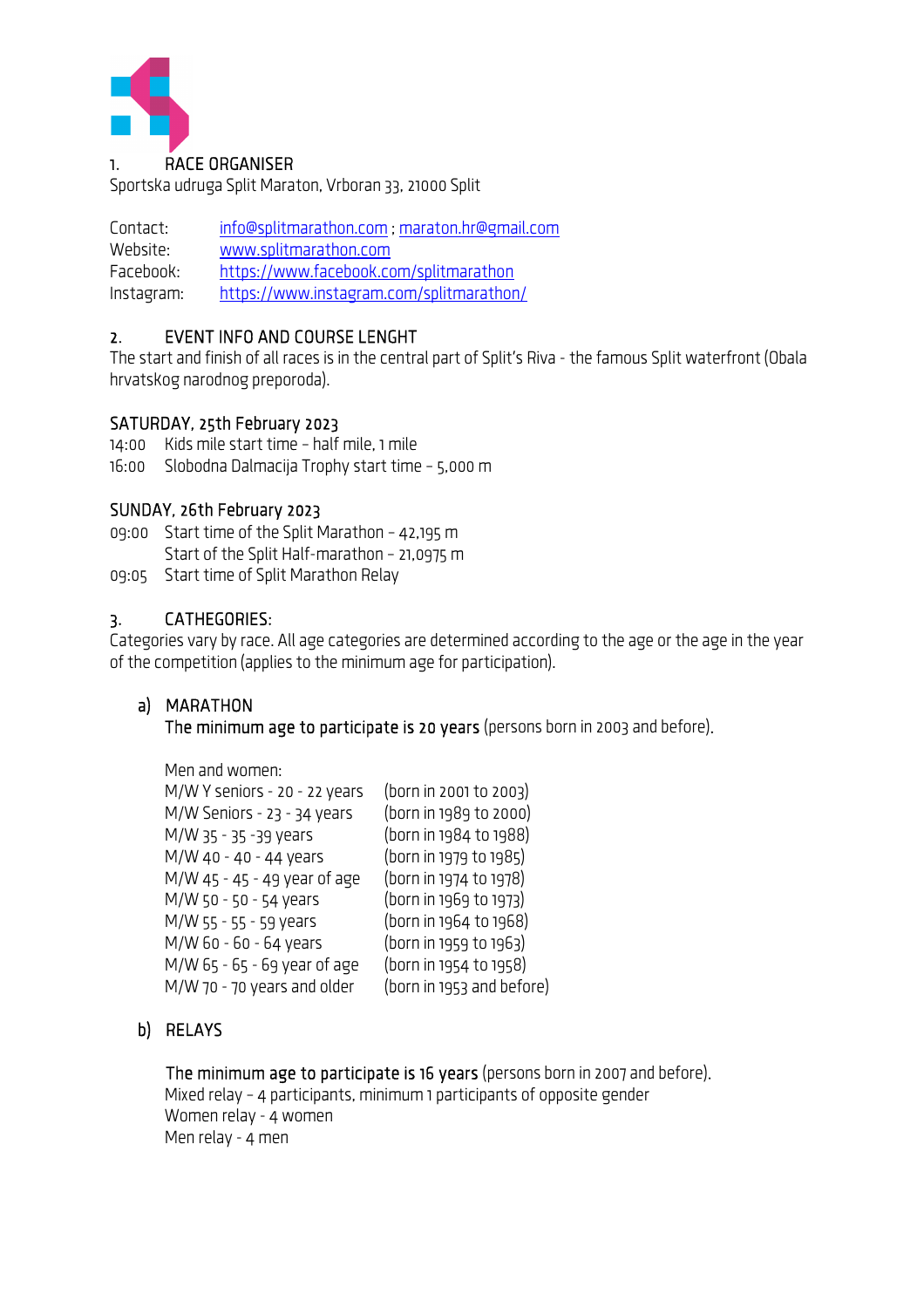

### c) HALF-MARATHON The minimum age to participate is 18 years (persons born in 2005 and before).

### Men and women:

| M/W Juniors - 18-19 years     | (born in 2004 to 2005)    |
|-------------------------------|---------------------------|
| M/W Y Seniors - 20 - 22 years | (born in 2001 to 2003)    |
| M/W Seniors - 23 - 34 years   | (born in 1989 to 2000)    |
| M/W 35 - 35 -39 years         | (born in 1984 to 1988)    |
| M/W 40 - 40 - 44 years        | (born in 1979 to 1983)    |
| M/W 45 - 45 - 49 year of age  | (born in 1974 to 1978)    |
| M/W 50 - 50 - 54 years        | (born in 1969 to 1973)    |
| M/W 55 - 55 - 59 years        | (born in 1964 to 1968)    |
| M/W 60 - 60 - 64 years        | (born in 1959 to 1963)    |
| M/W 65 - 65 - 69 year of age  | (born in 1954 to 1958)    |
| M/W 70 - 70 years and older   | (born in 1953 and before) |
|                               |                           |

# d) SLOBODNA DALMACIJA TROPHY

The minimum age to participate is 16 years (persons born in 2007 and before).

Men and women: M/W Young Juniors - 16 -17 years (born in 2006 to 2007) M/W Older Juniors - 18 - 19 years (born in 2004 and 2005) M/W Seniors (S) - 20 years and older (born in 2003 and before) M/W Seniors (S) 50+ - 50 years and older (born in 1973 and before)

# e) kids MILE

The minimum age to participate is 4 years (persons born in 2019 and before).

Boys and girls: Tići (en. Birdies ) - under 8 years (born in 2015 to 2019) Faganeli (en. Birdies B) -  $9$  - 10 years (born in 2013 and 2014) Repci (en. Sparrows) - 11 - 12 years (born in 2011 and 2012) Grdelini (en. Goldfinches) - 13 - 15 years (born in 2008, 2009 and 2010)

# 4. AWARDS

The organizer provides money awards, bonuses, prize awards, medals and cups. For some of the races Organizer can provide merchandise prizes from Sponsors.

### a) Cash prize and bonuses:

The organizer provides cash prize and bonuses for the result of marathon and half-marathon races for overall winners (M/W). For winners from Croatia with the HAS license (M/W), the organizer provides cash prizes for the marathon race.

The cash prizes fund for the marathon and half-marathon amounts to 74,000 HRK.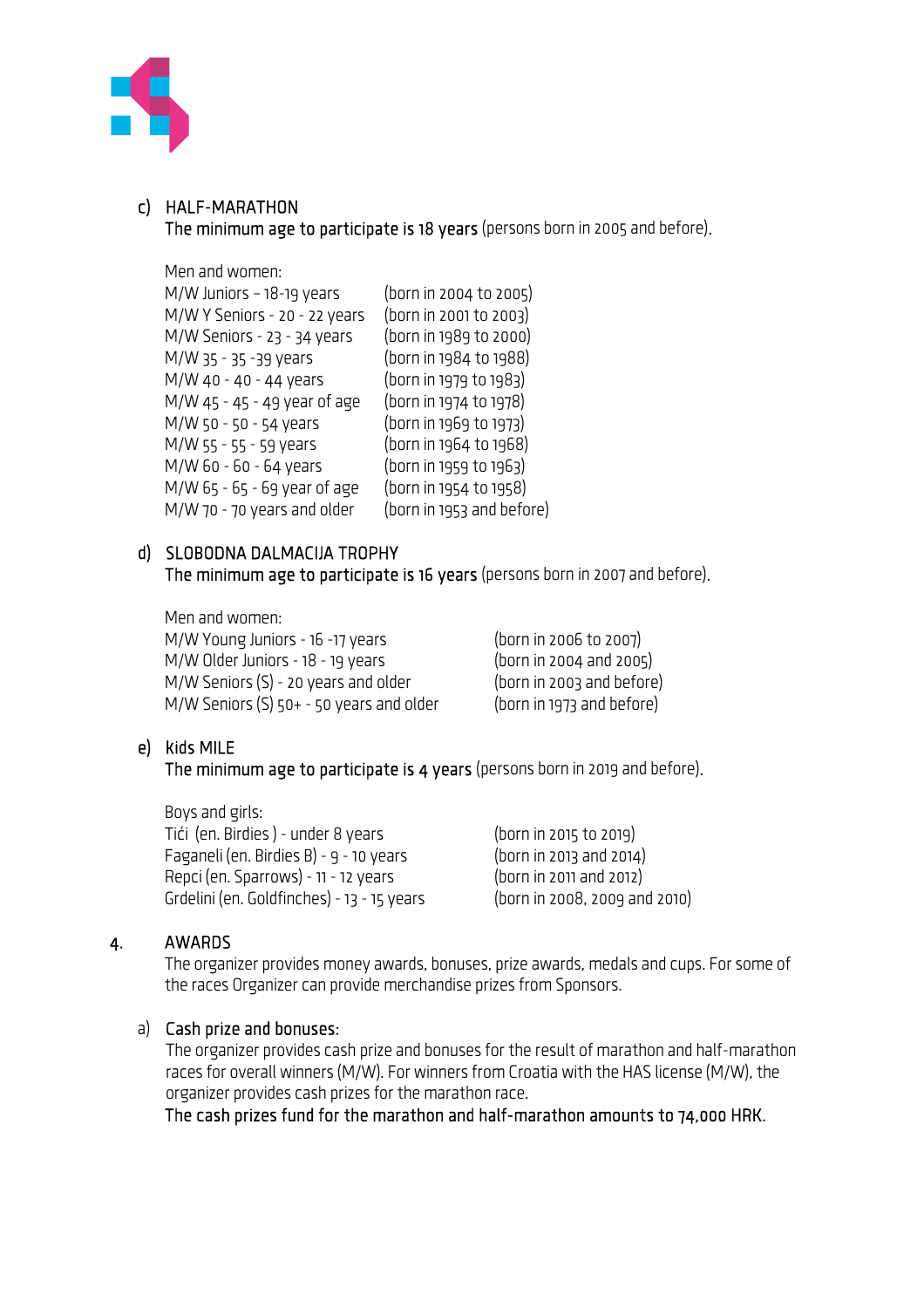

MARATHON cash prize is awarded for the overall winners (M/W) and for the best competitors from Croatia with the HAS license.

### OVERALL WINNERS MEN/WOMEN

| 1st place | 10,000 HRK |
|-----------|------------|
| 2nd place | 7,000 HRK  |
| 3rd place | 4,000 HRK  |
| 4th place | 2,000 HRK  |
| 5th place | 1,000 HRK  |

### CRO MEN/WOMEN - HAS LICENCE

| 1st place | 4,000 HRK |
|-----------|-----------|
| 2nd place | 2,000 HRK |
| 3rd place | 1,000 HRK |

HALF-MARATON cash prize is awarded to the overall winners (M/W). OVERALL WINNERS MEN/WOMEN

| 1st place | 3,000 HRK |
|-----------|-----------|
| 2nd place | 2,000 HRK |
| 3nd place | 1,000 HRK |

The bonus is paid for the result achieved in the marathon and the half-marathon for the result achieved or the record according to the list below:

### Half-marathon:

2,000 HRK - Course record (under 1:02:55 and 1:13:26) 3,000 HRK – Result under 1:02:00 1:12:00 5,000 HRK - Result under 1:01:00 and 1:10:00 10,000 HRK - Croatian record (under 1:03:47 and 1:09:16) 20,000 HRK - European record (under 59:26, 1:05:15 Mix, 1:05:18 Wo) 30,000 HRK - World record (under 57:32 and 1:02:52 Mix, 1:05:16 Wo) Marathon: 3,000 HRK –Result under 2:18:08 2:37:05 5,000 HRK - Record under 2:08:00 and 2:30:00 10,000 HRK - Record under 2:10:00 and 2:28:00 10,000 HRK - Croatian record (under 2:15:26 and 2:25:39) 20,000 HRK - European record (under 2:03:36 and 2:15:25 Mix, 2:17:01 Wo) 30,000 HRK - World record (under 2:01:39 and 2:14:04)

All persons awarded with the cash prize immediately upon the winner announcement will receive the form with their payment account details and after filling the info they have to send it to the e-mail elite.splitmarathon@gmail.com.

Cash prizes are in gross amount. The net amount is paid to the winners only on their bank accounts. Prizes are paid on a single basis (more favourable for runners) and are not cumulative.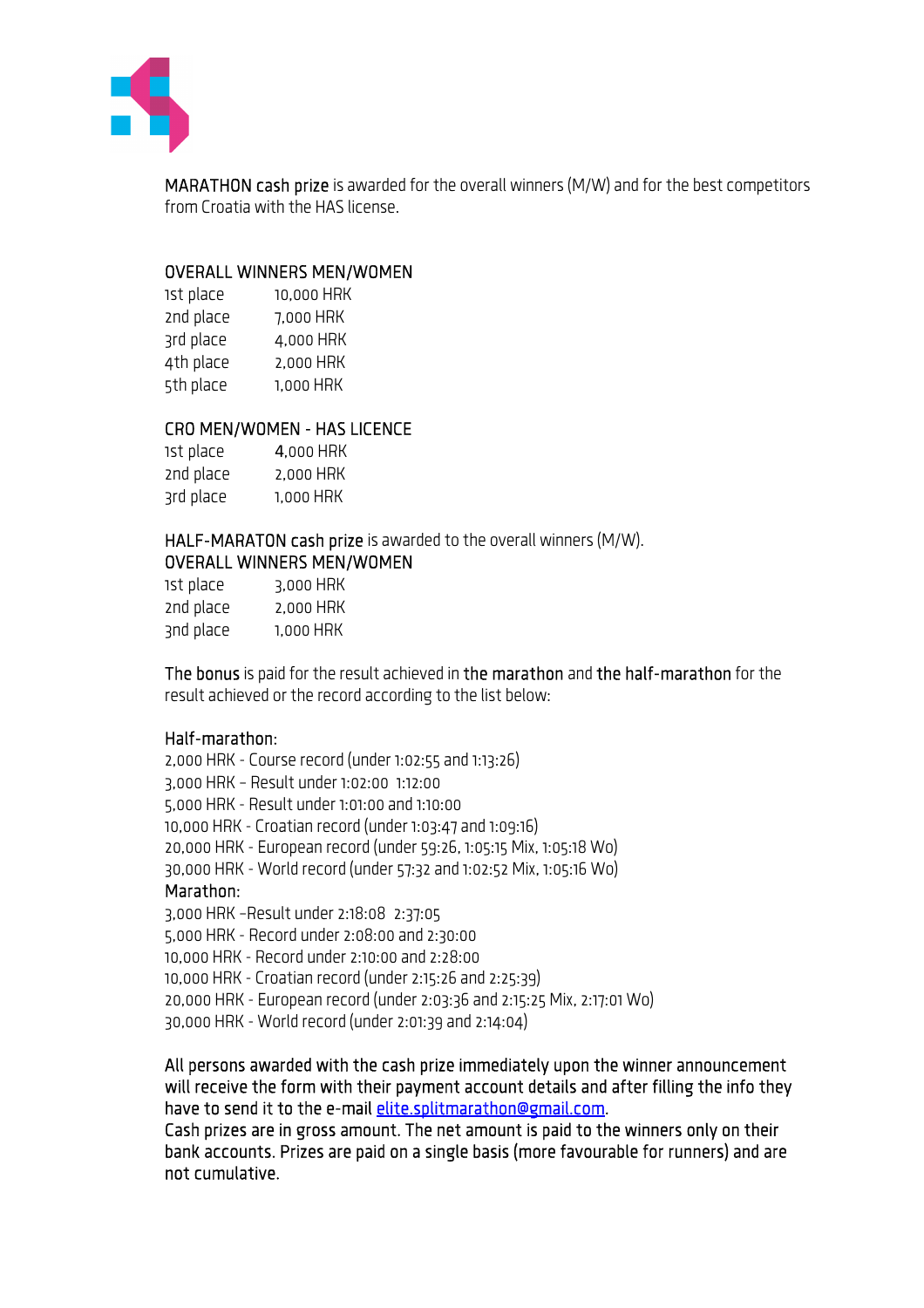

Cash prizes for overall category and for the Croatian competitors are excluded. b) Merchandise prizes

The organizer can provide merchandise prizes for the top three runners (M/W) in each category for those races for which sponsors provide prizes.

### c) Medals and trophies

The organizer provides medals for the first three places by category (M/W) for the marathon race, marathon relay, half-marathon, Slobodna Dalmacija Trophy race and kids mile. The organizer provides the trophy for the first three places overall for the marathon, halfmarathon and Slobodna Dalmacija Trophy race.

### 5. REGISTRATION AND ENTRY FEE

### Registration for the marathon, half-marathon and Slobodna Dalmacija Trophy race will open on 1st June 2022 at 12:00 hours.

Registration for the kids mile will open on 15<sup>th</sup> December 2022 at 09:15 hours.

On line registration is available on website www.splitmarathon.com. The registration is completed upon the payment of the entry fee. There are three available methods of payment. The registration instructions are available on website www.splitmarathon.com.

When applying, it is mandatory to fill in the information about your best/expected finish time for the marathon race, marathon relay or half-marathon. Based on this time the runners will be organized in appropriate corrals. Corrals will be determined upon the distribution of bib numbers; the corrals instructions will be included within instructions for runners.

# a) REGISTRATION OF THE ELITE RUNNERS

# ELITE B – request deadline is 15.1.2023.

The organizer provides invitations for a specific number of the elite runners for the marathon and halfmarathon races. To qualify for the Split Marathon invitation, you must submit a certificate of the results from AIMS Certified Race (held after 1st February 2022) to e-mail

elite.splitmarathon@gmail.com. Upon submission of the result certification you will receive a confirmation email with promo code you have to enter as payment method after the registration on the website www.splitmarathon.com.

Elite B invitations are limited to the maximum 30 athletes.

# Invitation qualification times are:

| Marathon, Men        | 2:40     |
|----------------------|----------|
| Marathon, Women      | 23:00    |
| Half-marathon, Men   | $1:18$   |
| Half-marathon, Women | $<$ 1:25 |

# ELITE A – request deadline is 15.1.2023.

Split Marathon provides accommodation (1 night for two persons) and/or travel costs (in fixed amount of 1,000 HRK) for the fastest runners. To be eligible for accommodation and/or travel expenses you have to submit, besides the results, the request for accommodation with the name of persons and/or request for the travel costs to email elite.splitmarathon@gmail.com.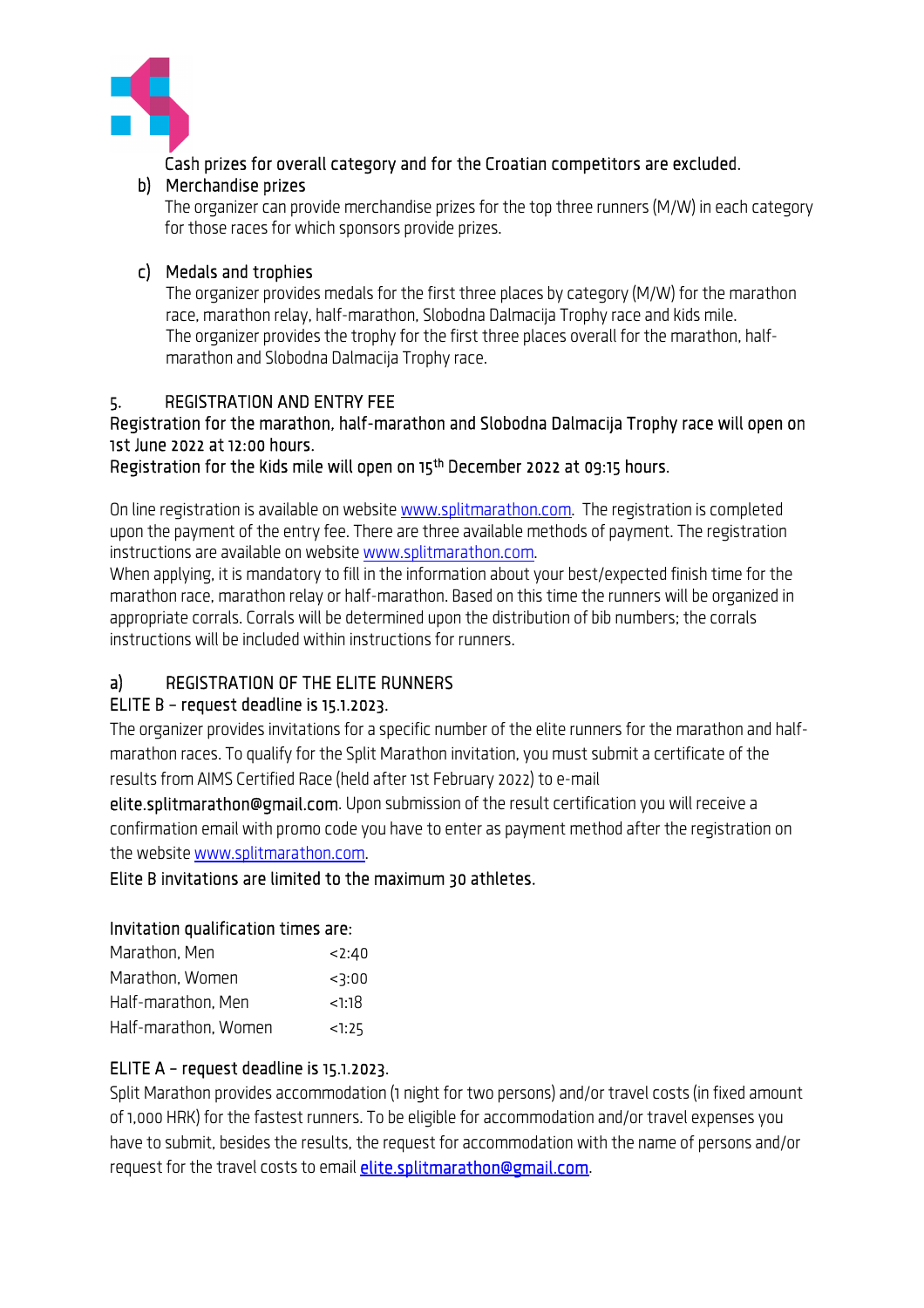

# Elite A invitations are limited to the maximum 20 athletes.

# Qualified times for accommodation and/or travel costs are:

| Marathon, Men        | 2:30  |
|----------------------|-------|
| Marathon, Women      | 2:45  |
| Half-marathon, Men   | <1:10 |
| Half-marathon, Women | <1:20 |

Application for the invitation deadline is 15.1.2023. Submitted application does not guarantee an invitation. Organizer can seize issuing invitation upon reching desired number of Elite athletes.

All communication for the Elite runners is via listed e-mail. It is not possible to obtain the invitation through Facebook messenger, Instagram or private messages to the Board members.

Organizing Board reserves the right not to extend the invitation regardless of the achieved time especially due to failing to adhere to the rules and conditions in previous years.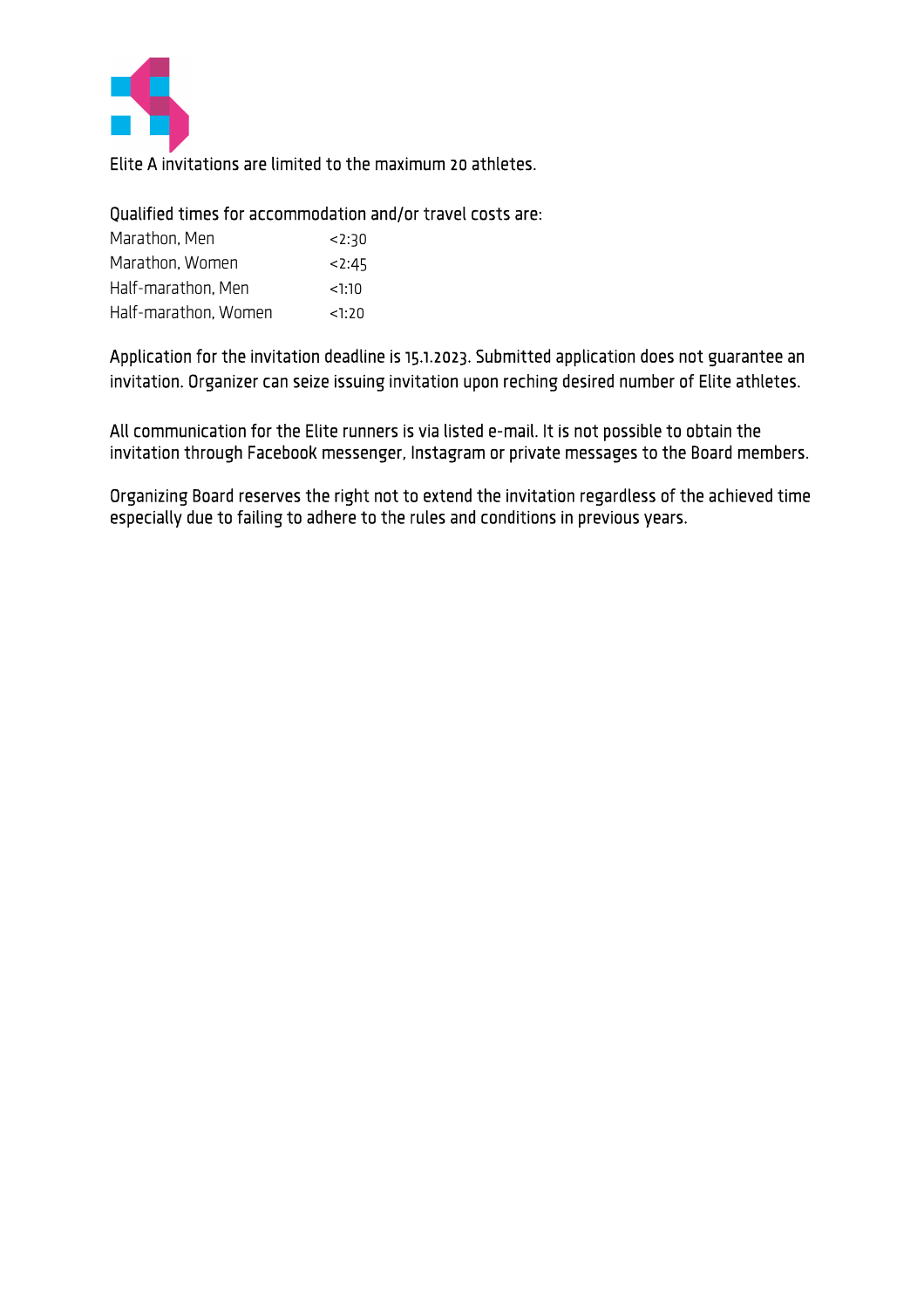# b) INDIVIDUAL REGISTRATIONS

| b) INDIVIDUAL REGISTRATIONS            |                 |                                 |                                |                  |             |
|----------------------------------------|-----------------|---------------------------------|--------------------------------|------------------|-------------|
|                                        |                 |                                 |                                |                  |             |
| Registration period                    | <b>MARATHON</b> | <b>RELAY</b><br><b>MARATHON</b> | <b>HALF</b><br><b>MARATHON</b> | <b>SD TROPHY</b> | KIDS MILE   |
| Early Bird until 30.9.2022. at 23:59   | 250 kn          | 800 kn                          | 200 kn                         | 100 kn           |             |
| Regular until 15.12.2022. at 23:59     | 300 kn          | 1.000 kn                        | 250 kn                         | 100 kn           |             |
| Late until 15.1.2023. at 23:59         | 400 kn          | 1.400 kn                        | 300 kn                         | 150 kn           | donation ** |
| Last minute* - until 1.2.2023.at 23:59 | 600 kn          | 2.000 kn                        | 500 kn                         | 150 kn           | donation ** |
|                                        |                 |                                 |                                |                  |             |
| EXPO registration - 24.-25.02.2023.    | 750 Kn          | 2.500 kn                        | 600 kn                         | 150 kn           | donation ** |

\* Last minute – only the start BiB, does not include start pack

\*\* Donation – for participation in the Kids mile we do not have start fee. We recommend to donate the amount of minimum 20 kn and Split maraton will transfer the funds collected in this manner to one of our official Charity partners.<br> **c)** GROUP REGISTRATION (10 MEMBERS AND MORE)

You are eligible for the group registration if you register 10 members or more to marathon race, marathon relay, half-marathon and/or 5K race. The group<br>registration is available until 15th December 2022. The 25% group dis payment (for the 5K race there is no group discount). The group registration instructions are available on website <u>www.splitmarathon.com</u>.<br>**d) CHANGES TO REGISTRATION DATA** 

MARATHON, HALF MARATHON & SD TROPHY – CHANGING RUNNER'S NAME IS NOT LONGE POSSIBLE!<br>It is possible to change a race, from marathon to half marathon without refund and from half marathon to marathon with paying registration

difference on the day of the change.<br>RELAY MARATHON<br>It is possible to change 2 runners in relay. It is possible to change order or runners.<br>All these changes can be done only ONCE.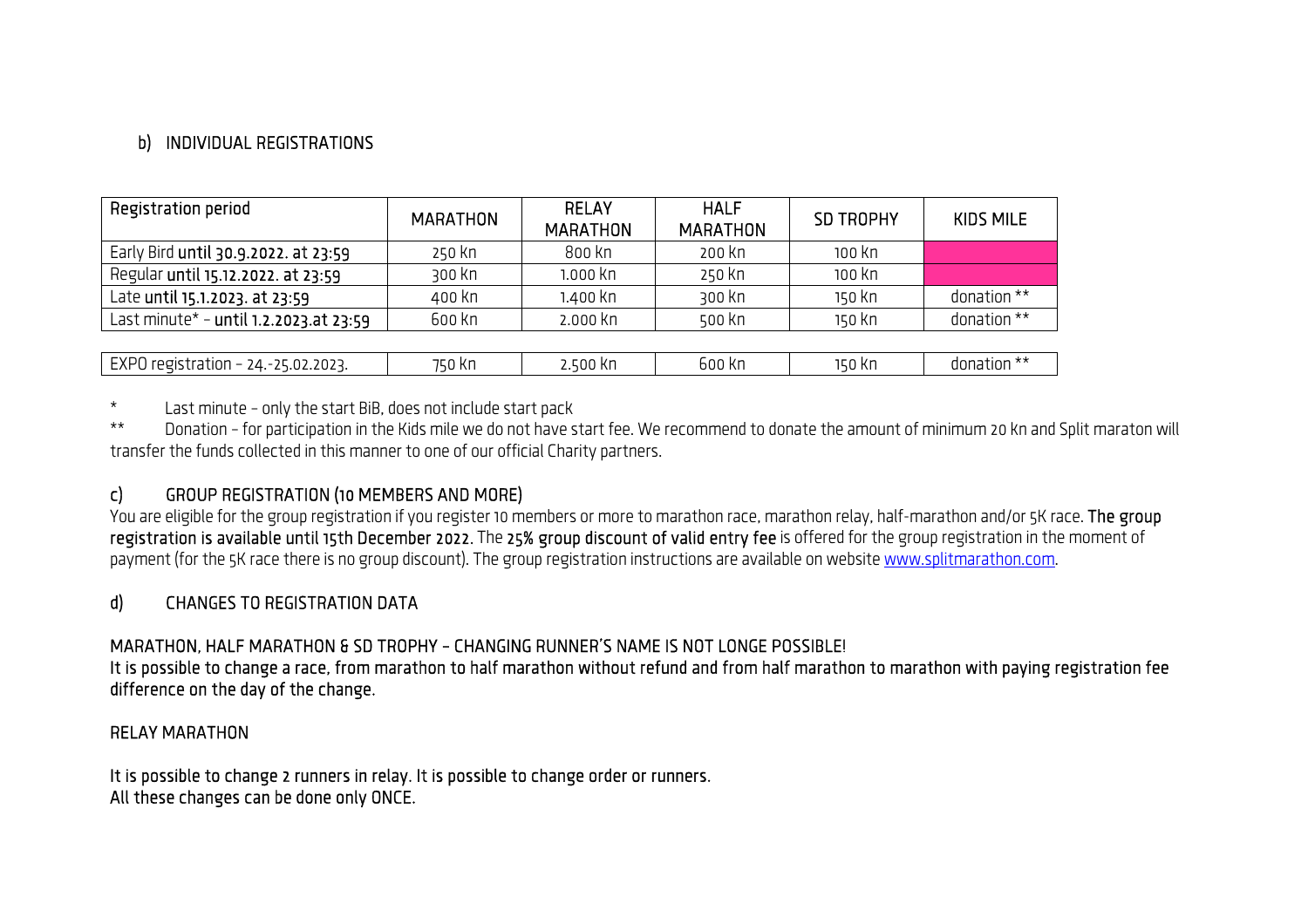Corrections to personal details of a properly registered runner are allowed online. After 1st February 2023 the changes can be made at race pack pick-up.

Participation in the race under the number of other runners is penalized by disqualification and/or ban on participating, according to the decision of the Split Marathon Organizational Committee.

# e) kids MILE

Registration for the kids' mile will open on 15<sup>th</sup> December 2022 at 09:15 hours and is available until the limit is reached.

# The entry fee is HRK 20 paid according to the instruction in the email upon registration.

# f) Deferrals from 2021

If you deferred your registration in proper way from 2021, your name will be automatically listed on start list for 2023 races.

# g) REGISTRATION CLOSING

The registration for the marathon, marathon relay, half-marathon and Slobodna Dalmacija Trophy race closes on 1th February 2023 at 23:59 hours. Registration for Kid's mile closes when the limit is reached. Registration closes until the limit of the participants is reached despite the specific deadlines. Example:

On 24th January 2023 at 21:56, with the entry fee payment the registration of 3,000th half-marathon participant is completed. The registration system is automatically switched off and no further registrations can be made.

### After the registration ends participation in the race is possible with registration and payments at the Bib pick up. It is possible to obtain start place (BiB) only.

# 6. ENTRY FEE RETURN AND TRANSFER

As defined by General terms entry fee is non-refundable and non-transferable under any circumstances.

# 7. LIMITATIONS

# The number of participants is limited as follows:

| Marathon and relay        | total of 1,000 |
|---------------------------|----------------|
| Half-marathon             | 2.000          |
| Slobodna Dalmacija Trophy | 800            |
| kids mile                 | total of 500   |

| Time limit according to the race: |            |
|-----------------------------------|------------|
| Marathon and relay                | 6 hours    |
| Half-marathon                     | 3 hours    |
| Slobodna Dalmacija Trophy         | 45 minutes |

The marathon runners/marathon relay runners who pass the checkpoint at 30th km after 11:30 hours (4 hours after the beginning of the race) will be redirect to the finish at the beginning of the waterfront - Riva.

# 8. WINNER'S AND AWARDS CEREMONY

# Award ceremony is part of the event and presence is mandatory.

Winner's ceremony is an integral part of the race and your presence is mandatory. Medals, merchandise and cash prizes WILL NOT BE awarded later. Merchandise (per category) and cash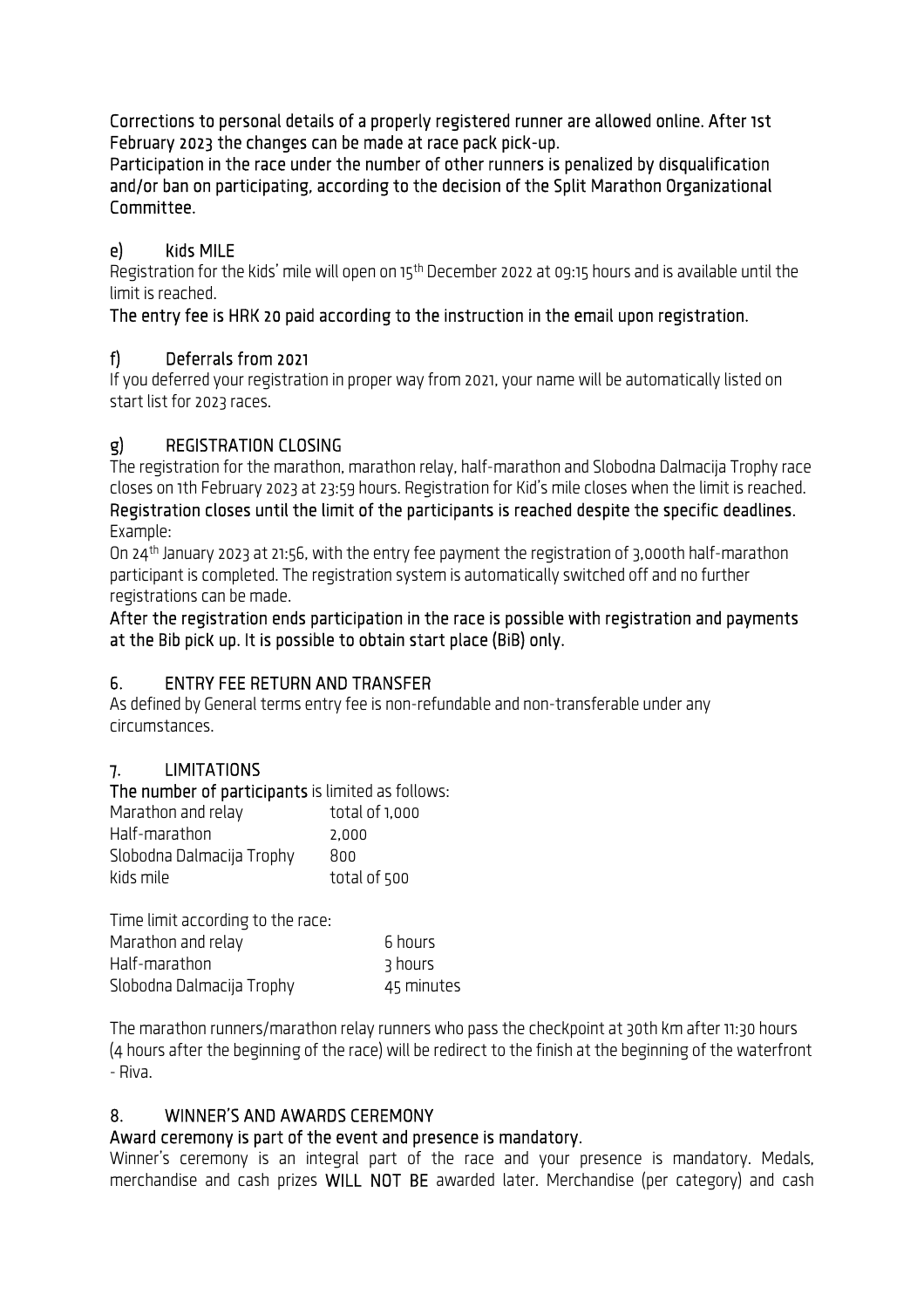

(overall) prizes are NOT MUTUALLY EXCLUSIVE. The award ceremony schedule and other events in the marathon weekend will be posted on www.splitmarathon.com as well as in the instructions for runners.

# 9. RACE COURSE

Traffic is closed on all racing courses. Volunteers, security guards and police officers will keep the event courses secure for participants.

For all races the EMERGENCY MEDICAL AID (EMA) vehicle is available at the finish line. For marathon/marathon relay, half-marathon and 5 K races checkpoints are set up on the race course with electronically chip timing and secured live tracking on the organizer's and/or partner's website. The marathon and half-marathon courses are AIMS/IAAF certified and the results achieved on them are recognized as official AIMS results.

You can view race chart on www.splitmarathon.com.

# a) MARATHON AND MARATHON RELAY

Race course: START - Obala Hrvatskog narodnog preporoda - Marmontova ulica - Ulica kralja Tomislava – Zagrebačka ulica - Manuška poljana - Livanjska - Ulica Domovinskog rata - ulica Zbora narodne garde - Ulica Domovinskog rata - Solinska ulica - Splitska ulica - Krešimirova ulica - Obala pomoraca - Krešimirova ulica - Splitska ulica - Solinska ulica - Hercegovačka ulica - Put Supavla - Lora - Zrinsko Frankopanska - Osmih mediteranskih igara - Stadion Poljud - Osmih mediteranskih igara - ZrInsko Frankopanska - Ulica 7 Kaštela - Matoševa ulica - Šetalište Marina Tartaglie - Šetalište Ivana Meštrovića - Obala kneza Branimira - Trumbićeva obala - Obala Hrvatskog narodnog preporoda - Obala Lazareta - Obala kneza Domagoja - HŽ Bačvice - Plaža Bačvice - Šetalište Petra Preradovića - Put Firula - Spinčićeva ulica - Šetalište Kalafata - Šetalište pape Ivana Pavla II - OKRET - Šetalište pape Ivana Pavla II - Šetalište Kalafata - Spinčićeva ulica - Put Firula - Šetalište Petra Preradovića - Hatzeov perivoj - Ulica Matije Gupca - Prilaz braće Kaliterna - Plaža Bačvice - HŽ Bačvice - Obala kneza Domagoja - Obala Lazareta - Hrvojeva ulica - Ulica kralja Tomislava - Marmontova ulica - Obala Hrvatskog narodnog preporoda - FINISH

| Refreshment stations: Ravne Njive - Mazda |                            | 5.1 km    |
|-------------------------------------------|----------------------------|-----------|
|                                           | Station Dujam 1            | 8.8 km    |
|                                           | Vranjic                    | 10.0 km   |
|                                           | Station Dujam 2            | 13.5 km   |
|                                           | Roundabout Spaladium Arena | 18.6 km   |
|                                           | Prva Voda                  | 23.7 km   |
|                                           | Institut                   | 26.4 km   |
|                                           | Zapadna obala              | 29.5 km   |
|                                           | Bačvice Beach 1            | 32.0 km   |
|                                           | Trstenik 1                 | 34.6 km   |
|                                           | Duilovo                    | 36.1 km   |
|                                           | Trstenik 2                 | 38.8 km,  |
|                                           | Bačvice Beach 2            | 41.0 km   |
|                                           | Finish                     | 42,195 km |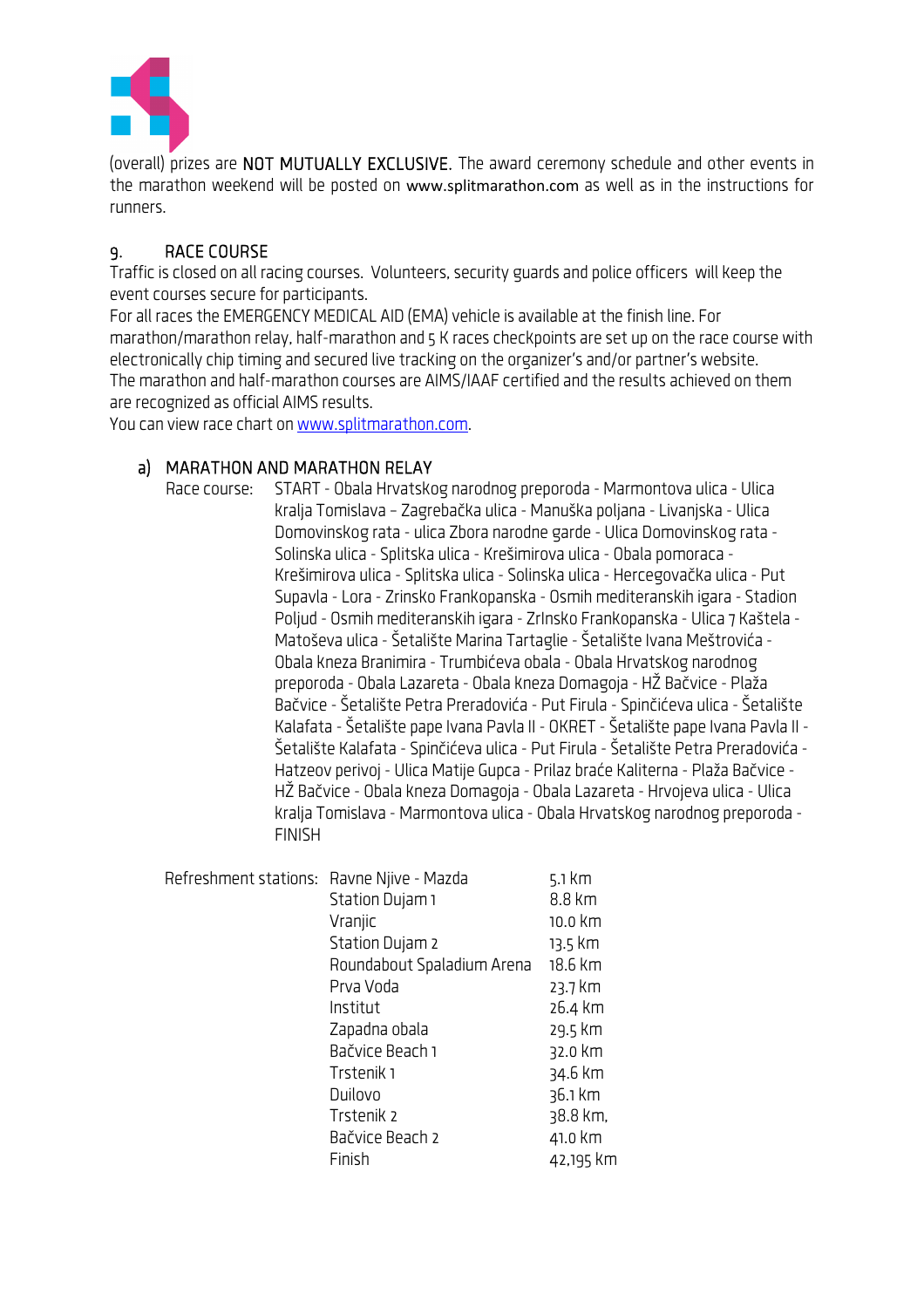

| Checkpoints:             | 1. START - Riva                          | o km               |
|--------------------------|------------------------------------------|--------------------|
|                          | 2. Pujanke Bridge                        | 5 km               |
|                          | 3. Vranjički put                         | 10 km              |
|                          | 4. Dujmovača                             | 15 km              |
|                          | 5. Lora                                  | 20 km              |
|                          | 6. ŠRC Bene                              | 25 km              |
|                          | 7. Zapadna obala                         | 30 km              |
|                          | 8. Trstenik                              | 35 km              |
|                          | 9. Bačvice                               | 40 km              |
|                          | 10. FINISH - Riva                        | 42.195 km          |
|                          |                                          |                    |
| Medical assistance:      | 1. START - Riva                          | o km               |
|                          | 2. Dujam 1                               | 8.8 km             |
|                          | 3. Dujam 2                               | 13.5 km<br>18.6 km |
|                          | 4. Roundabout                            |                    |
|                          | 5. Institut                              | 26.4 km<br>34.6 km |
|                          | 6. Trstenik 1<br>7. Trstenik 2           |                    |
|                          |                                          |                    |
|                          | 8. FINISH - Riva                         | 42.195 km          |
| Relay changeover points: | 1. runner - starts the race at the START |                    |
|                          | , runnor -tarts at 10th Um -1st shang    |                    |

 2. runner – starts at 10th km – 1st changeover 3. runner – starts at 20th km – 2nd changeover 4. runner – starts at 30th km – 3rd changeover 4. runner runs the final distance to the FINISH line

Organizer provides transport to and from the 1st changeover position. Runners are to reach 2<sup>nd</sup> and 3<sup>rd</sup> changeover position on their own.

Emergency medical aid (EMA) vehicle will follow the runners.

# b) HALF-MARATHON

Race course: START - Obala Hrvatskog narodnog preporoda - Marmontova ulica - Ulica kralja Tomislava – Zagrebačka ulica -Manuška poljana - Livanjska - Ulica Domovinskog rata - ulica Zbora narodne garde - Ulica Domovinskog rata - Stinice ulica - Put Supavla - Lora - Zrinsko Frankopanska - Osmih mediteranskih igara - Stadion Poljud - Osmih mediteranskih igara - ZrInsko Frankopanska - Ulica 7 Kaštela - Matoševa ulica - Šetalište Marina Tartaglie - Šetalište Ivana Meštrovića - Obala kneza Branimira - Trumbićeva obala - Obala Hrvatskog narodnog preporoda - FINISH

| Refreshment stations: Ravne Njive - Mazda | $5.1 \text{ km}$ |
|-------------------------------------------|------------------|
| Roundabout Spaladium Arena                | $8.7 \text{ km}$ |
| Prva Voda                                 | 13.8 km          |
| Institut                                  | 16.5 km          |
| Obojena svjetlost                         | 19.6 km          |
| Finish                                    | 21,095 km        |
|                                           |                  |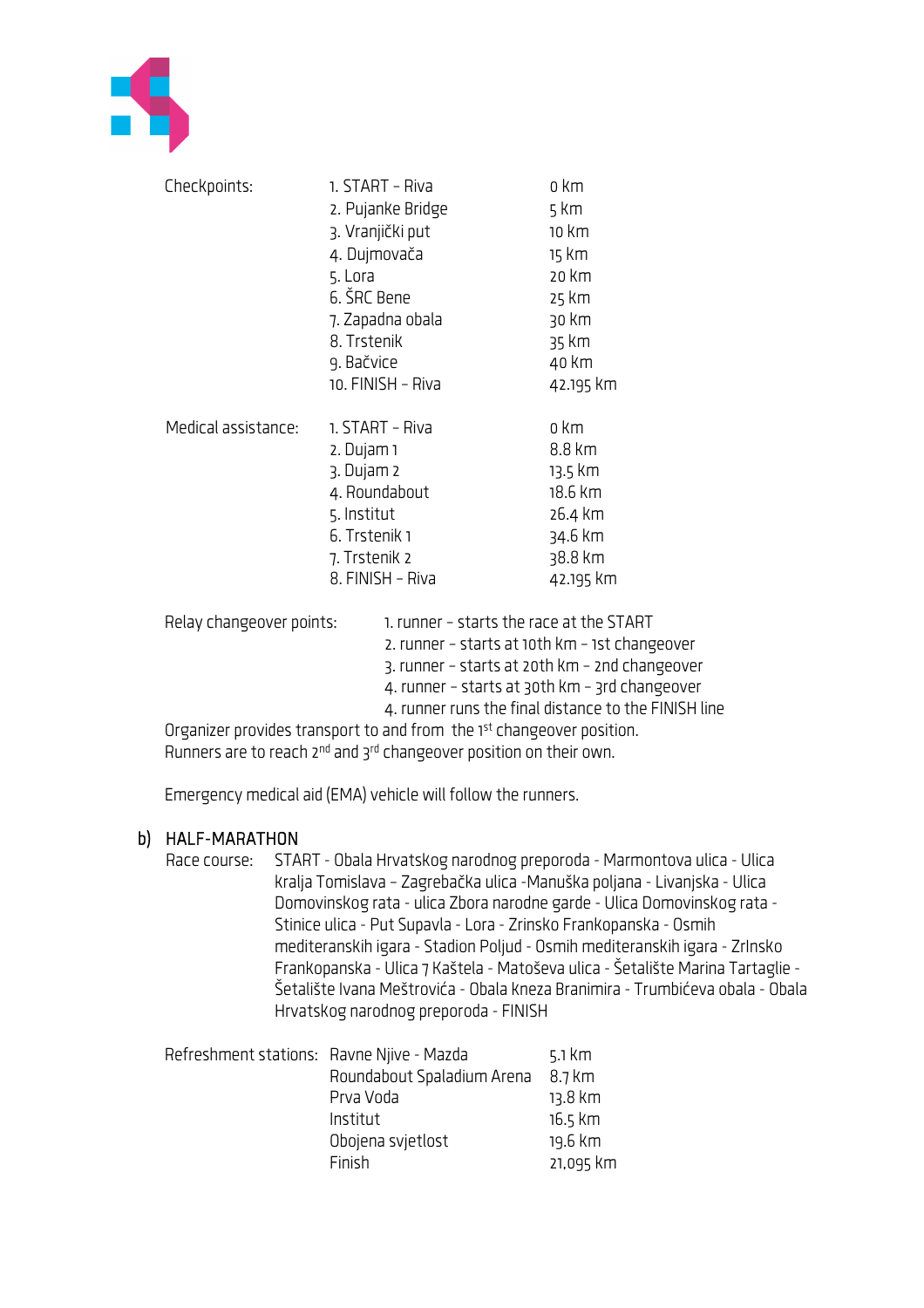

### c) SLOBODNA DALMACIJA TROPHY

Race course: START - Obala Hrvatskog narodnog preporoda - Marmontova ulica - Ulica kralja Tomislava - Manuška poljana - Sinjska ulica - Teutina ulica - Matošića ulica - Ulica bana Josipa Jelačića - Ulica ban Mladenova - Šperun ulica - Trg Franje Tuđmana - Trumbićeva obala - Obala kneza Branimira - Sustipanski put - OKRET - Sustipanski put - Šetalište Ivana Meštrovića - Obala kneza Branimira - Trumbićeva obala - Obala Hrvatskog narodnog preporoda - FINISH

Refreshment stations: refreshment is available at the finish line

| Checkpoints: | 1. START - Riva | n km   |
|--------------|-----------------|--------|
|              | 2. ACI Marina   | 3.5 km |
|              | 3. FINISH       | 5 km   |

### d) kids MILE

### Course for TIĆI and FAGANELI category:

START – Obala Hrvatskog narodnog preporoda –turn around the fountain in front of the St. Francis church– Obala Hrvatskog narodnog preporoda – FINISH

### Course for REPCI and GRDELINI category

START - Obala Hrvatskog narodnog preporoda – Hrvojeva – Kralja Tomislava – Marmontova - Obala Hrvatskog narodnog preporoda - FINISH

Refreshment stations: refreshment is available at the finish line

Checkpoints: there are no checkpoints, checking by the person authorized by organizer on turn.